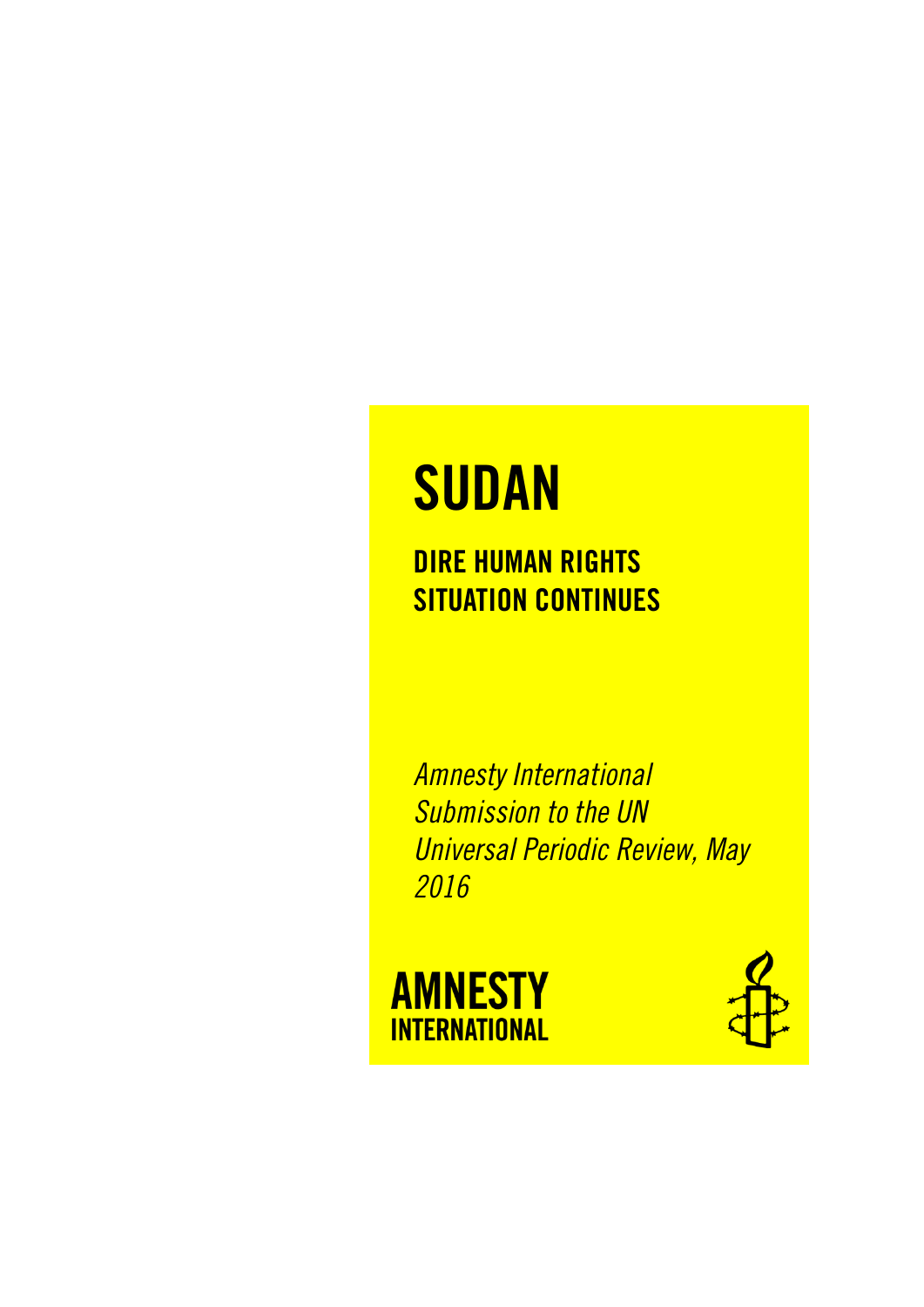# **CONTENTS**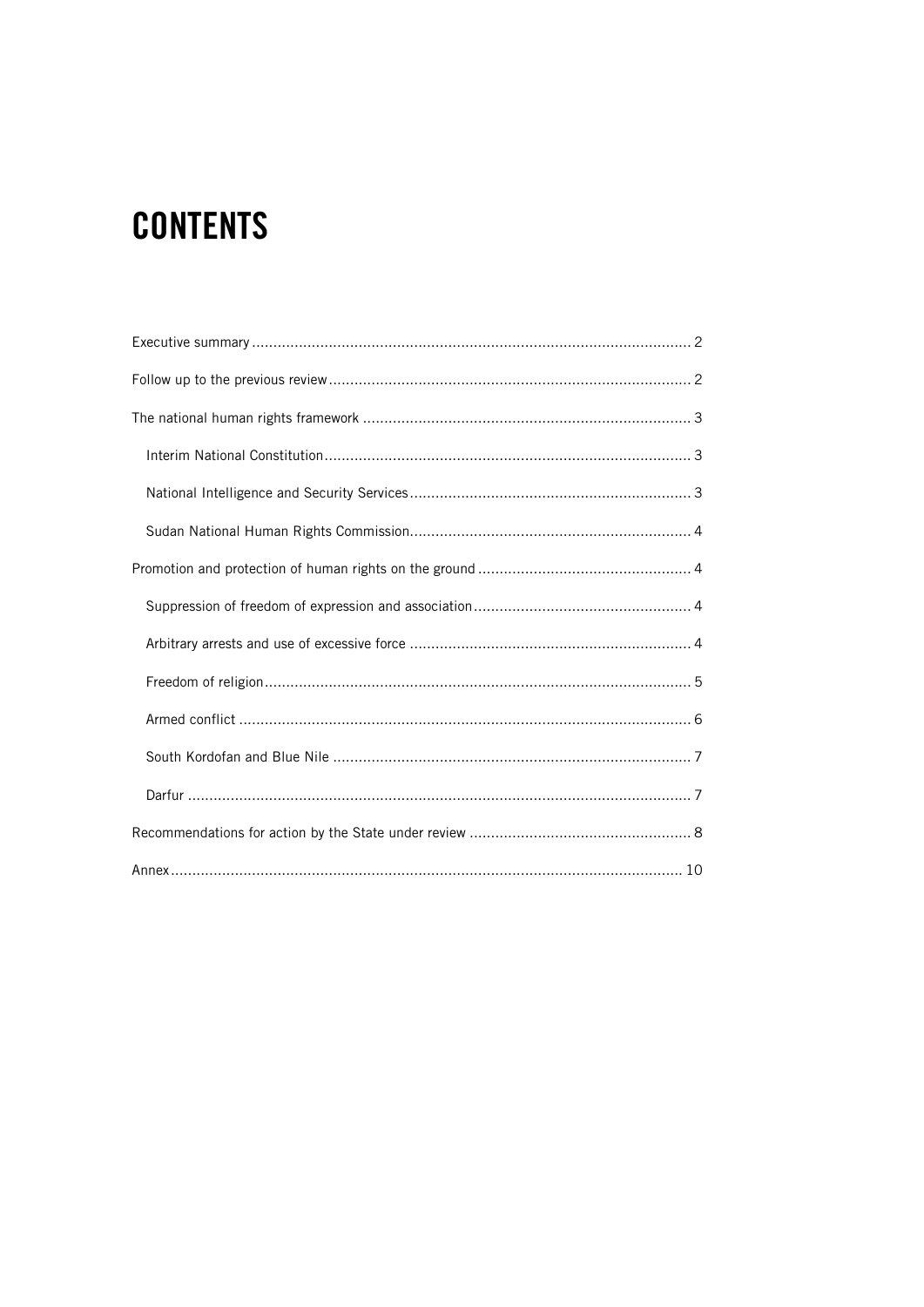## <span id="page-2-0"></span>EXECUTIVE SUMMARY

This submission was prepared for the Universal Periodic Review (UPR) of Sudan taking place in May 2016. In it, Amnesty International evaluates the implementation of recommendations made in the previous cycle of the UPR, observing that Sudan rejected a number of important recommendations, and that it has failed to implement those it accepted, including in respect to women's rights, freedom of expression, association and assembly, freedom of religion, and torture and other ill-treatment.

Amnesty International is concerned about the transformation of the National Intelligence and Security Services (NISS) into a regular armed force with no judicial oversight and accountability for abuses, responsible for arbitrary arrests, excessive use of force, and harassment, including against journalists, civil society activists and students. Freedom of religion continues to be undermined by the Sudan's legal system under which conversation from Islam to another religion is punishable by death.

Thousands of people have been displaced by the conflicts in Darfur and other regions and face abuses by all parties to the conflicts.

In the last section, Amnesty International suggests a number of recommendations to the government to address these human rights concerns.

### <span id="page-2-1"></span>FOLLOW UP TO THE PREVIOUS REVIEW

Among the recommendations made to Sudan during its review in 2011, it agreed to sign and ratify the International Convention for the Protection of All Persons from Enforced Disappearance,<sup>1</sup> the Convention against Torture and Other Cruel, Inhuman or Degrading Treatment or Punishment, 2 the Convention on the Elimination of All Forms of Discrimination against Women and its Optional Protocol, <sup>3</sup> and the Protocol to the African Charter on Human and Peoples' Rights on the Rights of Women in Africa. <sup>4</sup> Sudan also committed to reforming the Press and Printed Press Materials Act and the Voluntary and Humanitarian Work Act.<sup>5</sup> Sudan further voluntarily pledged that "the recommendations which we accept (…) will enjoy our commitment in terms of implementation". 6

l

 $1$  Human Rights Council, Report of the Working Group on the Universal Periodic Review  $-$ Sudan, 11 July 2011, A/HRC/18/16, recommendations 83.6 (Spain), 83.7 (Ecuador), 84.21 (France).

<sup>2</sup> A/HRC/18/16, recommendations 83.5 (Brazil), 83.6 (Spain), 83.7 (Ecuador), 83.14 (Australia), 84.21 (France).

<sup>3</sup> A/HRC/18/16, recommendations 83.5 (Brazil), 83.6 (Spain), 83.7 (Ecuador), 83.8 (Malaysia), 83.9 (Norway, Belgium), 83.11 (Finland), 83.12 (Republic of Korea), 83.13 (Uruguay), 83.14 (Australia).

<sup>4</sup> A/HRC/18/16, recommendation 84.17 (Austria).

<sup>5</sup> Human Rights Council, 14th meeting on 10 May 2011. *Report of the Working Group on the Universal Periodic Review*, (A/HRC/18/16).

<sup>6</sup> Human Rights Council, Report of the Working Group on the Universal Periodic Review,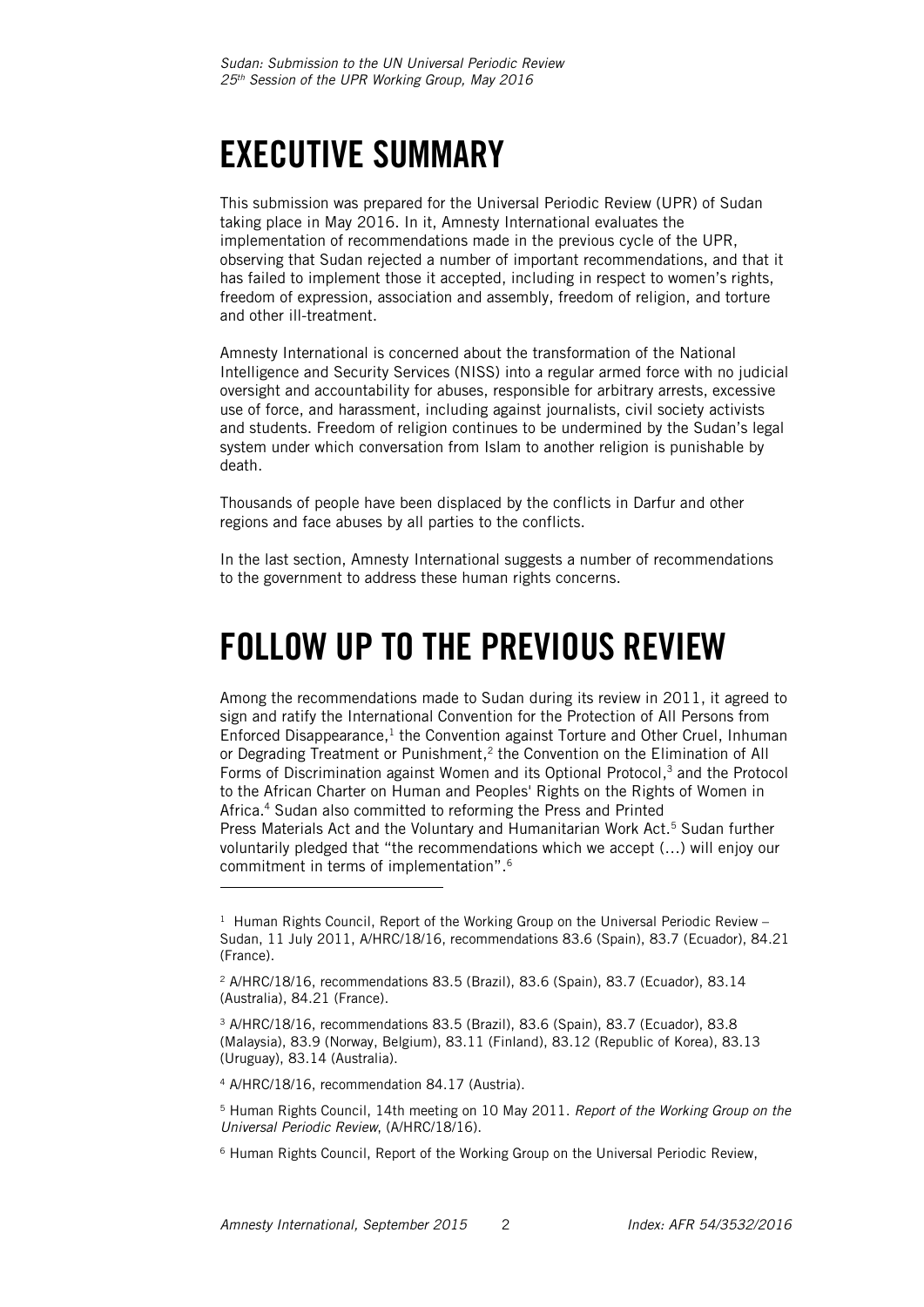Sudan also agreed to respect the rights to freedom of expression, association and assembly and to allow human rights defenders, political dissidents and journalists to express their views freely in line with international human rights law. Amnesty International regrets Sudan's failure to date to implement many of these recommendations; on the contrary it continues to suppress freedom of expression, association and assembly, and to arbitrarily arrest political opponents. Newspapers continue to be subjected to closure and censorship, and journalists are harassed and in some cases arrested, where they are at risk of torture or other ill-treatment.<sup>7</sup>

### <span id="page-3-0"></span>THE NATIONAL HUMAN RIGHTS FRAMEWORK

Sudan is yet to ratify key human rights treaties, such as the Convention against Torture and Other Cruel, Inhuman or Degrading Treatment or Punishment, the Convention on the Elimination of All Forms of Discrimination against Women, and International Convention on the Protection of the Rights of All Migrant Workers and Members of their Families.

#### <span id="page-3-1"></span>INTERIM NATIONAL CONSTITUTION

According to Article 27(3) of Sudan's Interim National Constitution (INC),<sup>8</sup> all rights enshrined in international human rights instruments to which Sudan is a state party are an integral part of the Bill of Rights within the INC. It further stipulates that: "[l]egislation shall regulate the rights and freedoms enshrined in this Bill and shall not detract from or derogate any of these rights". However, in August 2014, the UN Human Rights Committee noted: "… despite Article 27 of the Interim National Constitution of 2005, the rights protected by the Covenant have not yet been recognized and given full effect in the national legal framework". The Committee was also concerned about the lack of clarity on the primacy of the Covenant over conflicting domestic law, including the rules concerning personal status, family law and penal law. 9

#### <span id="page-3-2"></span>NATIONAL INTELLIGENCE AND SECURITY SERVICES

The 2010 National Security Act (NSA) grants extensive powers to the National Intelligence and Security Services (NISS) to arrest and detain individuals for up to 45 days and further authorizes the National Security Council to extend the detention for up to four and a half months. During this period of detention, there is no judicial oversight which increases the risk that those detained may face torture or other ill-treatment, including to extract "confessions". In addition, the NSA grants NISS agents immunity from prosecution or other disciplinary action for any abuses committed during the course of their work.

ł

Sudan, Addendum, 16 September 2011, A/HRC/18/16/Add.1, paragraph 10.

 $7$  Amnesty International: Sudan – Entrenched repression: Freedom of Expression and Association under Unprecedented Attack (Index: AFR 54/1364/2015).

<sup>8</sup> The Interim National Constitution entered into force in July 2005.

<sup>9</sup> Human Rights Committee, 111th session (19 August 2014), *Consideration of reports submitted by States parties under article 40 of the Covenant,* (CCPR/C/SDN/4), para. 7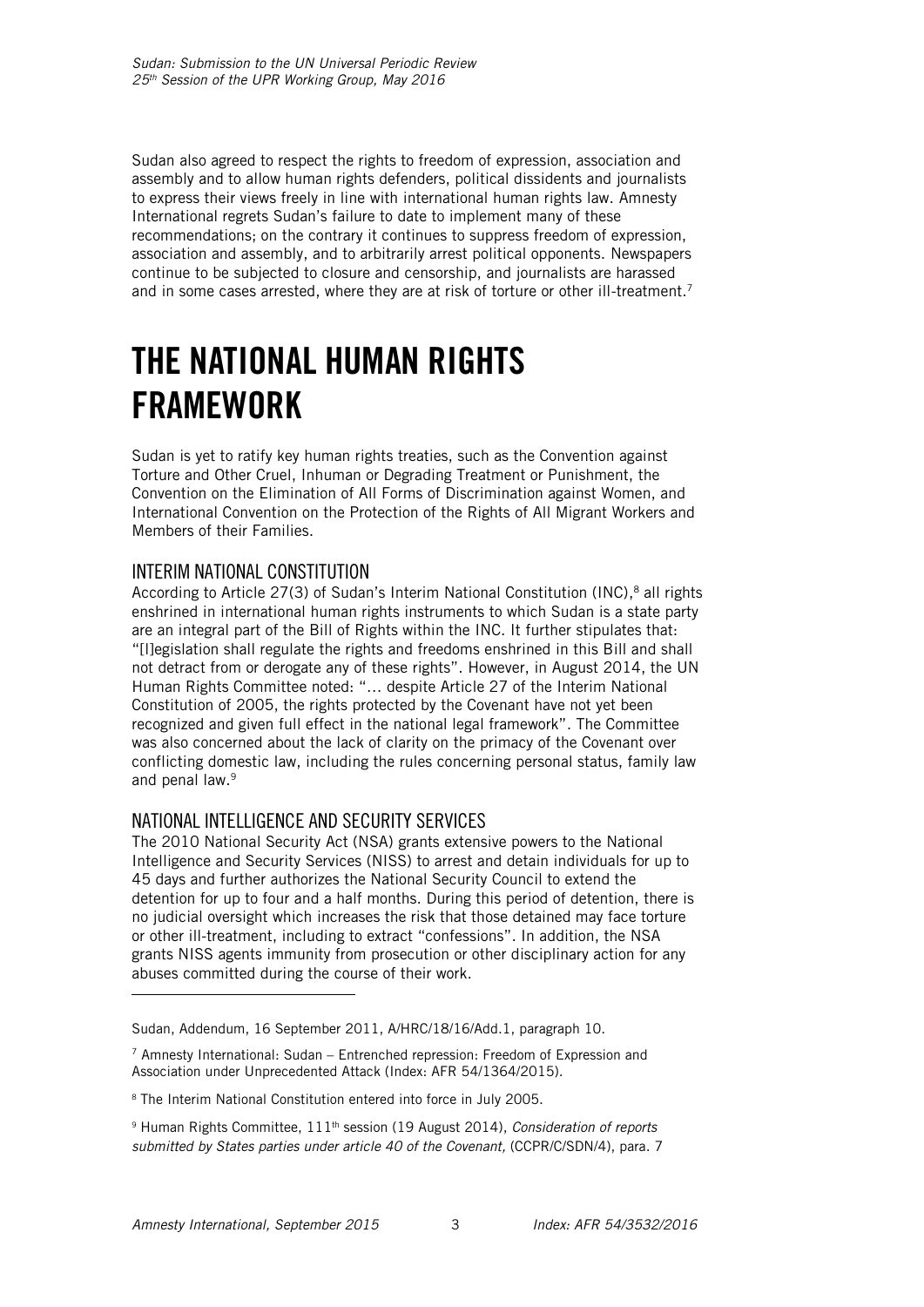In January 2015, the Sudanese parliament approved a controversial amendment to Article 151 of the INC that regulates the role of the NISS to read: "The National Intelligence and Security Service is a regular force whose mission is to oversee internal and external national security operation. The security service works to combat all political, military, economic and social threats as well as terrorism and trans-national crimes." The amendment has the effect of transforming the NISS into a regular armed force able to engage in military operations, in addition to its powers of arrest and detention.

#### <span id="page-4-0"></span>SUDAN NATIONAL HUMAN RIGHTS COMMISSION

In 2012 the Sudan National Human Rights Commission (SNHRC) was established by the government. Amnesty International welcomes this positive step by the government. However, the SNHRC structure and mandate should be compliant with the Paris Principles, especially in terms of adequate funding, genuine independence, transparent and consultative appointments processes, and effectiveness in investigating human rights violations across the country.

### <span id="page-4-1"></span>PROMOTION AND PROTECTION OF HUMAN RIGHTS ON THE GROUND

#### <span id="page-4-2"></span>SUPPRESSION OF FREEDOM OF EXPRESSION AND ASSOCIATION

The National Intelligence and Security Service (NISS) continues to harass and censors the print media, including arbitrary confiscation of publications. In 2014, eighteen newspapers repeatedly had their editions confiscated; by the end of that year, the authorities had confiscated newspapers  $52$  times.<sup>10</sup> In 2015, at least 20 newspapers have had their publications confiscated and 21 journalists have been interrogated by the police and the security services.<sup>11</sup>

Suppression of Sudanese civil society has also increased. In December 2012, five national civil society organizations were shut down, followed, in June 2014, by the closure of the Salmmah Women's Resource Centre. In January 2015, the NISS shut down three civil society organizations on the basis that they were violating their registration licence, including the Mahmoud Mohamed Taha Cultural Centre, the National Civic Forum, and the Sudanese Writers' Union.<sup>12</sup>

#### <span id="page-4-3"></span>ARBITRARY ARRESTS AND USE OF EXCESSIVE FORCE

The NISS has committed numerous human rights violations, including arbitrary arrests and detentions without charge or trial of political activists. Senior political opposition leaders are also frequently arrested by the authorities.

• In January 2013, a number of political opposition figures were arrested and

j

<sup>10</sup> Amnesty International report 2014/15: *The state of the world's human rights* (Index: POL 10/0001/2015).

<sup>11</sup> Amnesty International, *Sudan: entrenched repression - Freedom of Expression and Association under Unprecedented Attack* (Index: AFR 54/1364/2015).

<sup>12</sup> Amnesty International, *Sudan: entrenched repression - Freedom of Expression and Association under Unprecedented Attack* (Index: AFR 54/1364/2015).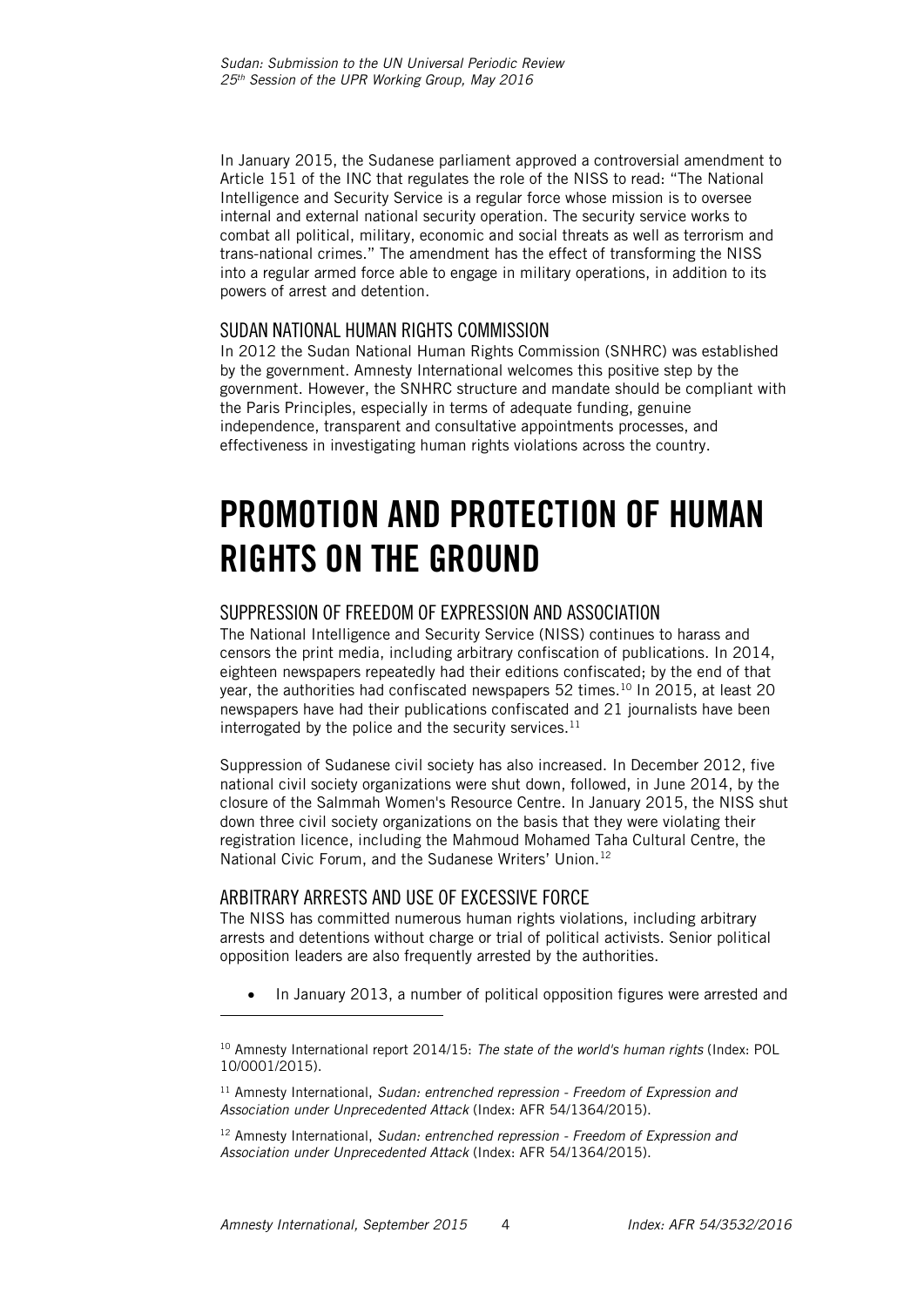detained without charge by NISS accused of holding illegal meetings outside the country.<sup>13</sup>

- In May, June and August 2014, three leading opposition political party leaders were arrested and detained: al Sadiq al-Mahdi and Mariam al-Sadiq al-Mahdi, leader and deputy leader of Sudan's National Umma Party (NUP), and Ibrahim al-Sheikh, leader of the Sudanese Congress Party (SCP).<sup>14</sup>
- On 6 and 7 December 2014, Dr. Amin Mekki Medani and Farah Al Agar, both human rights activists, and Farouk Abu Issa, leader of the National Consensus Forces, were arrested by the NISS for having signed and supported the "Sudan Call".<sup>15</sup>

The security forces also continue to use excessive force to disperse student protests and gatherings.

- On 31 July 2012, at least 10 people, predominantly high school students, were killed when security services and paramilitary police opened fire during a demonstration against fuel prices and the cost of living in Nyala, Darfur.
- On 6 and 7 December 2012, four Darfuri students from Al Jazeera University in Wad Madani were found dead in a canal near the university. They had been arrested by NISS officers following protests at the university. The bodies reportedly bore signs of beatings, suggesting torture or illtreatment. 16
- On 23 September 2013, protests broke out in a number of cities in response to government cuts to fuel subsidies. The security services, including the police, the NISS and the paramilitary Central Reserve Forces, used unnecessary or excessive force from the moment the demonstrations began, including the use of live ammunition. Amnesty International and African Centre for Justice and Peace Study documented 185 deaths involving the Sudanese Armed Forces using excessive force against protestors.<sup>17</sup>

#### <span id="page-5-0"></span>FREEDOM OF RELIGION

ł

While Sudan's legal system allows and promotes the conversion of Sudanese people from Christianity and other religions to Islam, it makes proselytizing by Sudanese Muslims a crime punishable by flogging. Conversion from Islam to any other religion is considered apostasy and is punishable by death.

<sup>&</sup>lt;sup>13</sup> Human Rights Council, Report of the Independent expert on the situation of human rights in the Sudan, Mashood A. Baderin, A/HRC/24/31, 18 September 2013.

<sup>14</sup> Amnesty International Urgent Action, *opposition leader detained without charge* (Index: AFR 54/019/2014).

<sup>&</sup>lt;sup>15</sup> Human Rights Council, Report of the Independent expert on the situation of human rights in the Sudan, Aristide Nononsi, A/HRC/20/60, 28 August 2015.

<sup>16</sup> Amnesty International report 2013: The state of the world's human rights (Index: POL 10/001/2013).

<sup>17</sup> Amnesty International and African Centre for Justice and Peace Studies: *Excessive and Deadly: The use of force, arbitrary detention and torture against protestors in Sudan* (Index: AFR 54/020/2014).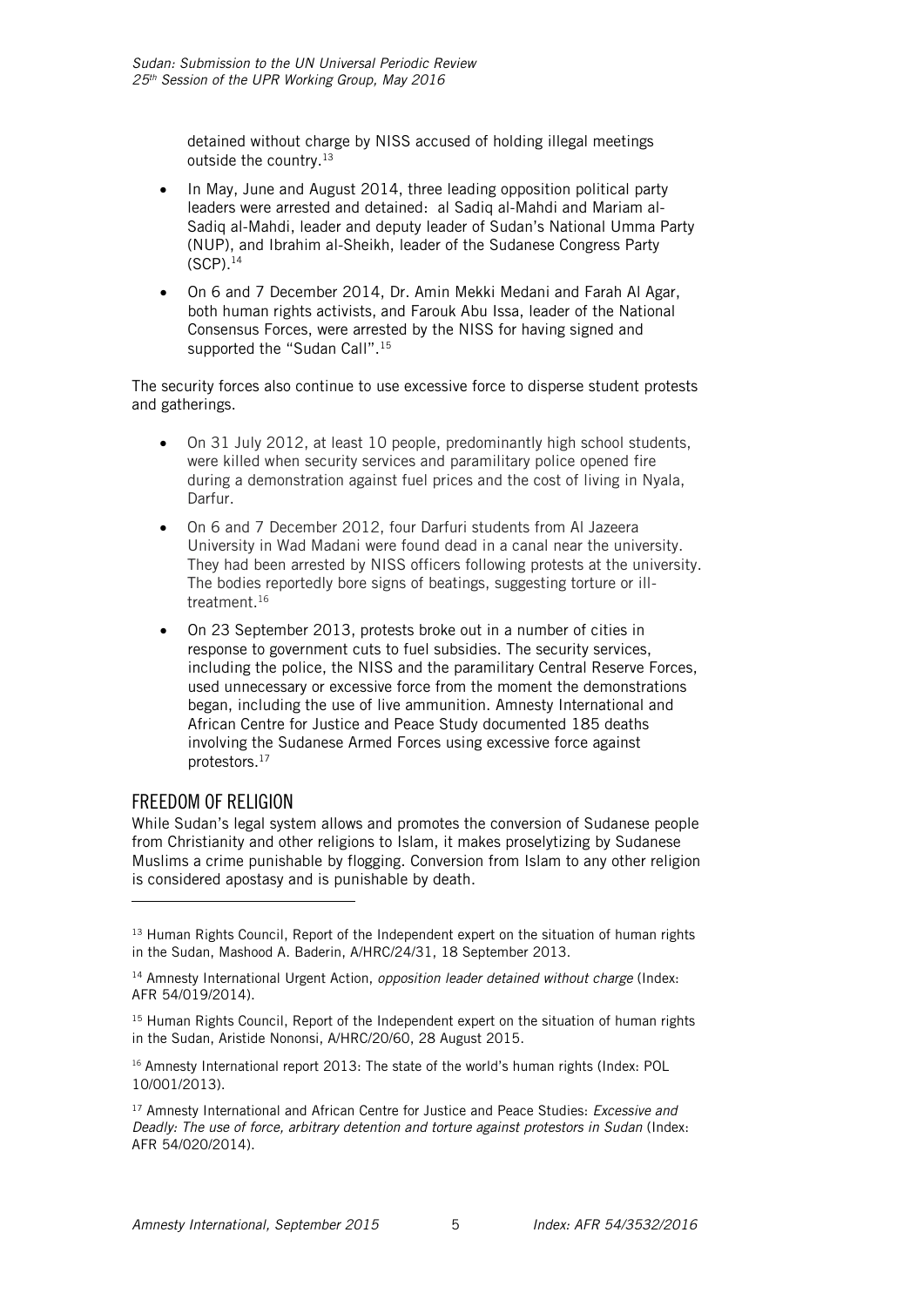There is widespread suppression of non-Muslim and Muslim minority groups as well as violations of freedom of religion in Sudan.

- In August 2013, Meriam Yahya Ibrahim was convicted and sentenced to death on charges of adultery and apostasy. She was detained along with her son and gave birth to her daughter in Omdurman prison while in shackles. She was released on 23 June 2014 after her sentence was reversed by a court of appeals following international outcry.
- Two Christian pastors were arrested and detained by the authorities in December 2014 and January 2015 due to their rightful exercise of their religion. The two pastors were charged with eight offences, including waging war against the state and undermining the constitutional order, which carry the death penalty, and six other offences which carry flogging sentences. They were sentenced to time served and released on 5 August 2015. 18
- Amnesty International has also documented the arrest and detention of 12 Christian female students by the Public Order Police on 25 June 2015. While two of them were released, the other 10 were charged with "indecent dress" under Article 152 of the 1991 Criminal Act, which carries the punishment of flogging. Eight of the girls were later freed, while the remaining two girls appealed their sentences. The appeal court overturned their sentence, and dropped the charges in October 2015. 19

#### <span id="page-6-0"></span>ARMED CONFLICT

1

The continuum of human rights violations in Sudan stretches from the conflict areas to clampdown on peaceful political dissent in the rest of the country. These two modes of operations are clearly interlinked in the case of activists from Darfur and other conflict areas in Sudan.

During the 2011 UPR, Sudan received 13 recommendations in relation to the conflict in Darfur as well as five recommendations which urged Sudan to maintain peace in accordance with the Comprehensive Peace Agreement".<sup>20</sup> Only a few weeks later, on 20 May, the conflict erupted in Abyei area, on 6 June 2011 in South Kordofan, and after four months, on 2 September, in Blue Nile.

In recent years, the conflicts in Darfur, South Kordofan and Blue Nile have forced the displacement of over half a million people. Violations of international human rights and humanitarian law continue to be committed by all parties to the conflicts with impunity. In all three regions, civilians continue to bear the brunt of the

 $18$  Amnesty International, Sudan – Further information: Two pastor sentenced to time served, released: Reverend Yyat Michael and Reverend Peter Yen, 6 August 2015 (Index: AFR 54/2237/2015).

<sup>&</sup>lt;sup>19</sup> Amnesty International, Urgent Action, Sudan: Eight Girls Free, one other risks flogging (Index: AFR 54/2302/2015); Amnesty International, Sudan: 10 Christian Women at risk of flogging for indecent dress, 12 July 2015.

<sup>20</sup>A/HRC/18/16, recommendations 83.53 (United Kingdom), 83.54 (Zimbabwe), 83.55 (Democratic People's Republic of Korea), 83.57 (Canada), 83.58 (Spain), 83.59 (Uruguay), 83.60 (Mauritania), 83.61 (Qatar), 83.72 (Italy), 83.118 (Syria), 83.125 (Austria), 83.126 (Norway), 83.157 (Kuwait), 83.51 (Kuwait), 84.6 (Somalia), 84.7 (Somalia), 83.19 (Singapore), and 84.1 (Djibouti).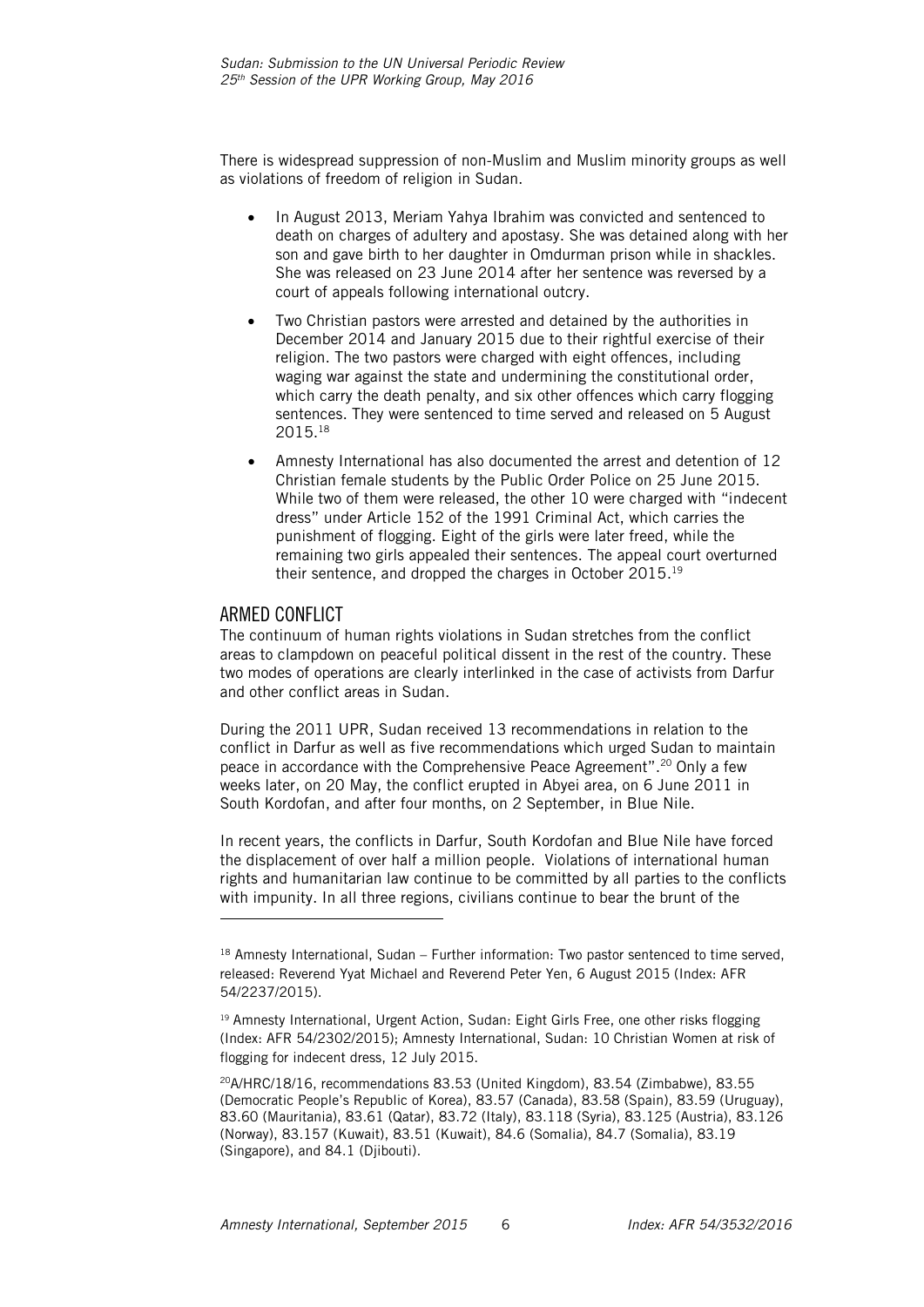fighting. There have been numerous reports of indiscriminate aerial bombardments and ground attacks launched by the Sudanese Armed Forces (SAF) and progovernment militias in civilian areas, killing and injuring many and destroying civilian property. In all three areas, the provision of humanitarian assistance continues to be hindered by the Sudanese government, leading to a rapidly deteriorating humanitarian situation.

#### <span id="page-7-0"></span>SOUTH KORDOFAN AND BLUE NILE

The armed conflict persists between the SAF and the armed opposition group Sudan People's Liberation Movement North (SPLM-N) in Southern Kordofan and Blue Nile. In a recent report Amnesty International definitively confirmed that government forces have committed war crimes against the civilian population of South Kordofan.<sup>21</sup> Moreover, between January and April 2015, the SAF dropped 374 bombs in 60 locations across South Kordofan.<sup>22</sup> Since 2011, the SAF has bombed 26 health facilities, including hospitals, clinics and health units. Only two hospitals are currently operating to serve a population of 1.2 million people.

In Blue Nile State, the war broke out in September 2011, causing waves of refugees to flee to South Sudan and Ethiopia. Currently the UNHCR estimates that there is about  $134,000$  refugees from Blue Nile in South Sudan.<sup>23</sup> According to a report by the African Centre for Justice and Peace Studies, as of April 2015, the government has launched a full-fledged campaign of forcible relocation of the Ingessana people of Blue Nile suspected of being sympathetic to the armed opposition SPLM-N. These "suspect" villagers were forcibly relocated from their home areas in Bao locality to other localities in the state where they have no local roots or connections. 24

#### <span id="page-7-1"></span>DARFUR

ł

The war in Darfur is in its  $13<sup>th</sup>$  year. Although large-scale fighting between government forces and armed groups have subsided, sporadic clashes, acts of banditry, inter-communal violence and restrictions to freedom of movement and political liberties persist throughout Darfur.<sup>25</sup> According to the UN, in 2014 the fighting in Darfur led to the displacement of 450,000 individuals, "more than in any single year since the height of the conflict in 2004". In 2015, 223,000 individuals were displaced.<sup>26</sup> In total, the number of internally displaced persons in

<sup>23</sup> UNHCR latest update on 31 July 2015: <http://data.unhcr.org/SouthSudan/region.php?id=25&country=251>

<sup>24</sup> Report by the African Centre for Justice and Peace Studies (ACJPS): *Attacks on Civilians by Sudanese Armed Forces and Sudanese Peoples' Liberation Movement – North in Blue Nile,* 1 May 2015, http://www.acjps.org/attacks-on-civilians-by-sudanese-armed-forces-andsudanese-peoples-liberation-movement-north-in-blue-nile/

<sup>25</sup> Human Rights Council, *Report of the Independent expert on the situation of human rights in the Sudan, Aristide Nononsi,* A/HRC/20/60, 28 August 2015.

<sup>21</sup> Amnesty International, *Don't we matter? Four years of unrelenting attacks against civilians in Sudan's South Kordofan State (*Index: AFR 54/2162/2015)

<sup>22</sup> Amnesty International, *Don't' We Matter?: Four Years of Unrelenting Attacks against Civilians in Sudan's South Kordofan State*, *(*Index: AFR 54/2162/2015)

 $26$  In January and February 2016, intense fighting erupted between Sudan Liberation Army and SAF in Jebel Marra area displacing 37,000 people. OCHA Sudan, *Humanitarian Bulletin Issue 06,* 01-07 February 2016.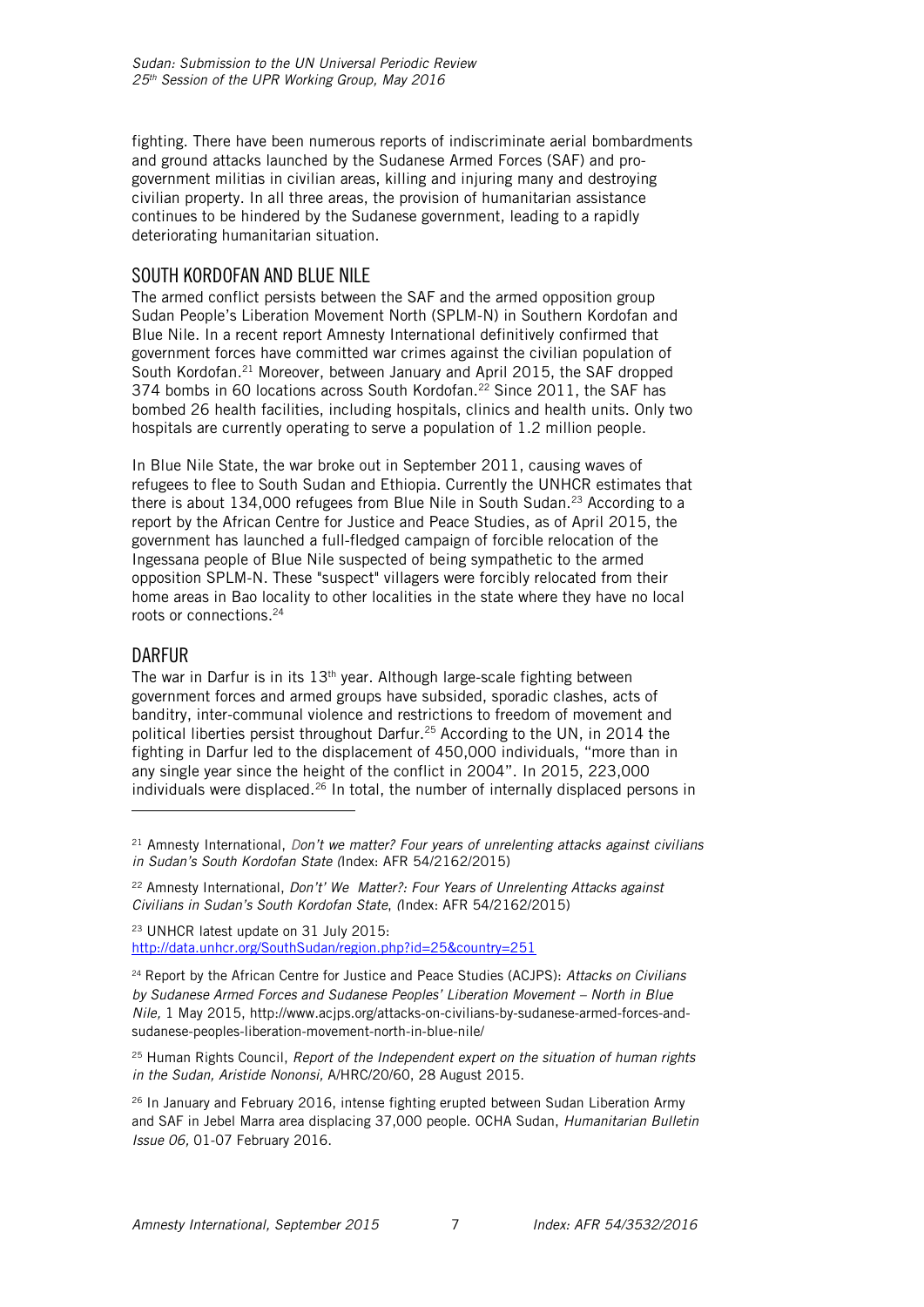Darfur has reached 2.5 million.<sup>27</sup>

The government's deployment of the Rapid Support Forces (RSF)<sup>28</sup> led to two brutal counter-insurgency campaigns in 2014 and 2015. The RSF attacked civilians, burned and looted homes, raped and beat villagers and unlawfully killed an unknown number of civilians. During both campaigns, the RSF received aerial support and fought alongside SAF ground troops and other paramilitary and militia groups.

The UN High Commissioner for Human Rights report on *Impunity and Accountability in Darfur for 2014* noted: "The failure of accountability mechanisms has contributed to a climate of impunity which remains a major concern in Darfur." 29

In December 2014, the Sudanese government re-launched *Operation Decisive Summer*, attacking villages in Jebel Marra and East Jebel Marra by air and land. In their 19 January 2015 report, the UN Panel of Experts on Sudan characterized the government strategy in Darfur as one of "collective punishment of villages and communities from which the armed opposition groups are believed to come or operate" and "induced or forced displacement of those communities", with "direct engagement, including aerial bombardment, of the [armed rebel] groups when their location can be identified".<sup>30</sup>

### <span id="page-8-0"></span>RECOMMENDATIONS FOR ACTION BY THE STATE UNDER REVIEW

Amnesty International calls on the government of Sudan to:

*Normative and institutional framework:* 

1

- Ratify, without reservations, the Convention on the Elimination of All Forms of Discrimination against Women, the Convention against Torture and Other Cruel, Inhuman or Degrading Treatment or Punishment, and their Optional Protocols;
- Repeal the constitutional amendment introduced by Parliament in January 2015 to Article 151 of the 2005 National Interim Constitution which transforms the NISS into an armed force with powers to arrest and detain.

<sup>27</sup> Herve Ladsous, Under-Secretary-General for Peacekeeping Operations, 17 March 2015: *Darfur security, humanitarian situations 'deteriorated significantly*', http://www.un.org/apps/news/story.asp?NewsID=50355#.Vq9YY7KLSUk

<sup>&</sup>lt;sup>28</sup> A government force, under the command of the National Intelligence and Security Services (NISS), and consisting largely of former militias created in mid-2013.

<sup>29</sup> The United Nations High Commissioner for Human Rights: *Impunity and Accountability in Darfur for 2014 report*, August 2015.

<sup>&</sup>lt;sup>30</sup> UN Security Council. Letter dated 16 January 2015 from the Vice-Chair of the Security Council Committee established pursuant to resolution 1591 (2005) concerning the Sudan addressed to the President of the Security Council, 19 January 2015, [http://www.un.org/ga/search/view\\_doc.asp?symbol=S/2015/31.](http://www.un.org/ga/search/view_doc.asp?symbol=S/2015/31)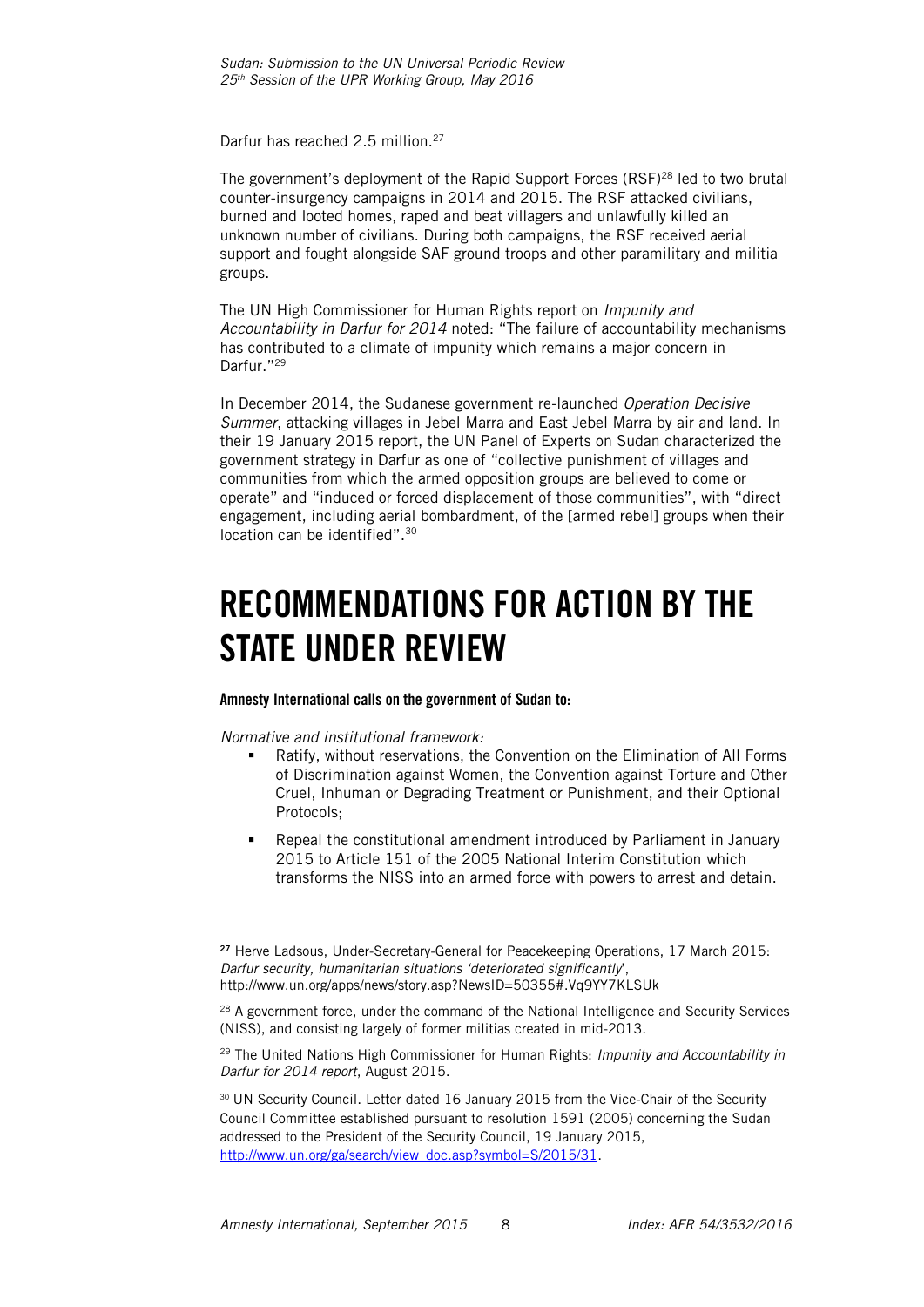#### *Sudan National Human Rights Commission*

 Ensure that the Sudan National Human Rights Commission complies with the Paris Principles and that it has adequate funding, independence, and a transparent and consultative appointment process, to enable it to effectively investigate and publicly report on human rights violations across the country.

#### *Suppression of freedom of expression and association*

- Amend the National Security Act 2010, the Press and Printed Press Materials Act 2009, the Voluntary and Humanitarian Work Act 2006, and the Criminal Act 1991, to ensure that no provisions in these unduly restrict the rights to freedom of expression, association and assembly;
- End all harassment and arbitrary arrests of political activists, human rights defenders, and journalists;
- Explicitly prohibit torture and other ill-treatment in national legislation and in practice, and incorporate a clear and comprehensive definition of torture in national legislation in line with international standards.

#### *Arbitrary arrests and use excessive force*

- End all harassment and arbitrary arrests of political activists, human rights defenders, and journalists;
- Explicitly prohibit torture and other ill-treatment in national legislation and in practice, and incorporate a clear and comprehensive definition of torture in national legislation in line with international standards;
- End impunity of security forces responsible for the killing of scores of protesters in Khartoum and other cities in Sudan in September 2013, including by instituting an independent public inquiry into the killings and ensuring the responsible persons are held accountable.

#### *Freedom of religion*

- Repeal all legislation that allows for the application of corporal punishment, including flogging, amputation and other cruel punishments, such as stoning;
- Revise the 1991 Penal Code and abolish the penalization of apostasy.

#### *Armed conflicts*

- Immediately end all attacks directed at civilians and civilian objects, as well as all indiscriminate aerial bombardment and other indiscriminate military attacks in South Kordofan, Blue Nile and Darfur;
- Allow unrestricted, independent humanitarian access to all areas of South Kordofan, Blue Nile and Darfur for the purposes of providing food, health services, support to the education system and other assistance to civilians affected by the conflict;
- Launch prompt, independent, impartial and effective investigations into all violations of international human rights and humanitarian law in order to bring to justice those suspected of criminal responsibility.